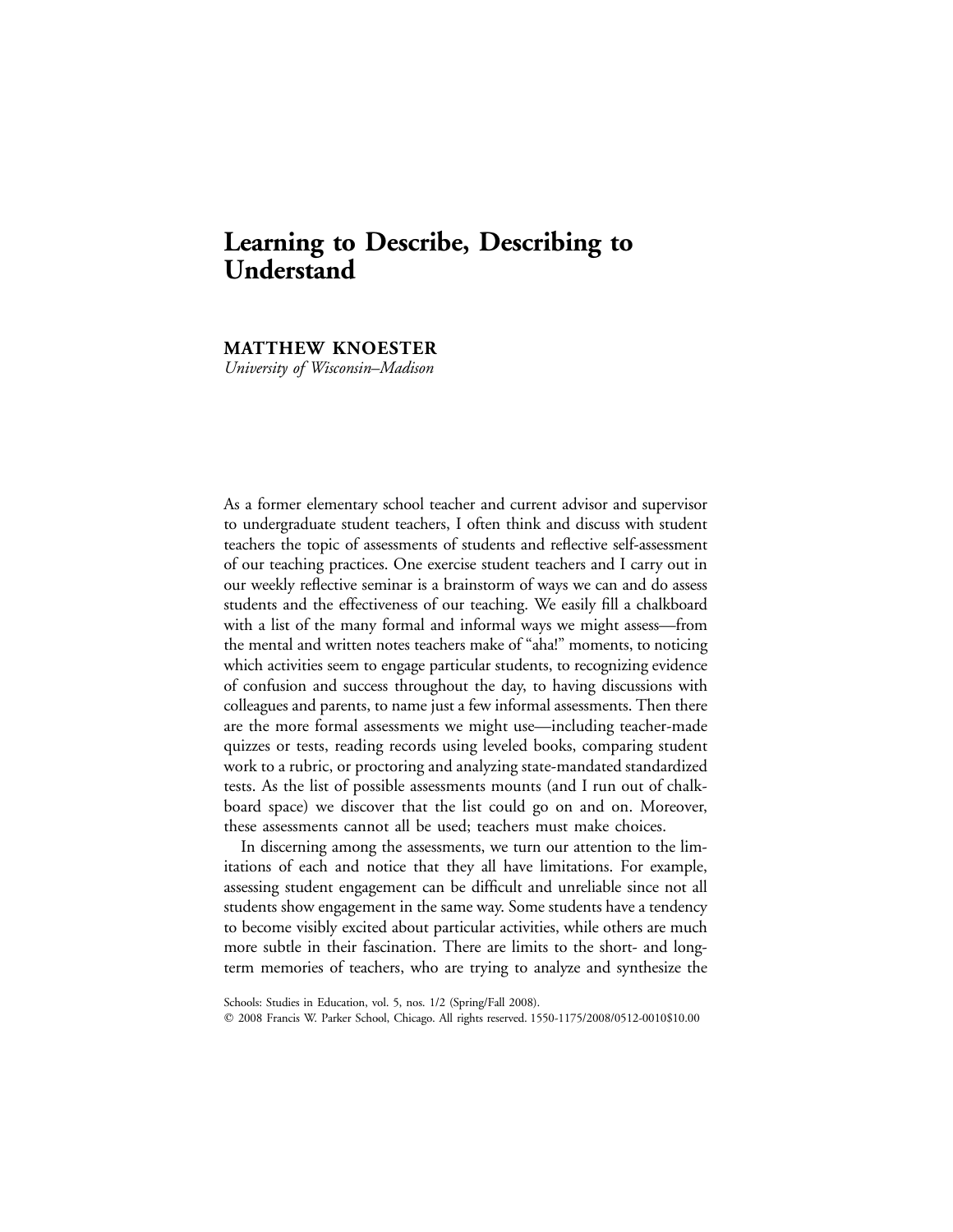many reactions and interactions they see among their students every day. And the cultural assumptions and preferred learning styles of teachers can affect the way teachers view their students.

Limitations are also associated with the more formal assessments, of course, including a potential lack of clarity and transparency as to what may be on a standardized test, the lag time between tests and results, testing anxiety for many students, substantial amounts of class time used for testing and test preparation, pressure to narrow the curriculum to easily testable items, and the negative consequences of scores and rankings that might be associated with certain tests. How should teachers make decisions about which assessments to use (assuming they have a choice)? Which assessments make the best use of limited time and are the most revealing about students and the effectiveness of our teaching approaches?

This essay is a reflection, from one person's perspective, on a form of assessment not often discussed in the research literature and not widely enough known among teachers but one that I have used for many years, as a teacher and supervisor for student teachers, as a tool for assessment and as a powerful form of professional development. I am referring to the descriptive review processes developed by staff at the Prospect School (now the Prospect Archives and Center for Education and Research) in North Bennington, VT.

What is a descriptive review? In short, it is a way of organizing a discussion among adults around a difficult problem. Most often, there is a presenter and a facilitator, along with peer participants. The facilitator ensures that the basic principles of the process are followed. The presenter generally begins the discussion. First, the presenter offers a framing question to help focus the inquiry. The presenter then describes in vivid detail the person or object of study. If it is a review of a child (as opposed to a review of curricular practice or children's work, among the many other possible topics or processes), the protocol provides a list of questions that the presenter might think about and answer in describing the child, under five headings: physical presence and gesture, disposition and temperament, relationships, interests and passions, and ways of thinking and learning (Himley 2000). A child study can also be focused primarily on a particular aspect of a child, such as his or her artwork or writing (a framing question is not usually used in this case). For example, the presenter might present a work of art or an essay written by the child. At this point, all of the participants of the study will describe aspects of this piece, trying to stay as descriptive as possible, rather than diagnostic or conclusive (e.g., if a participant notices

**Matthew Knoester 147**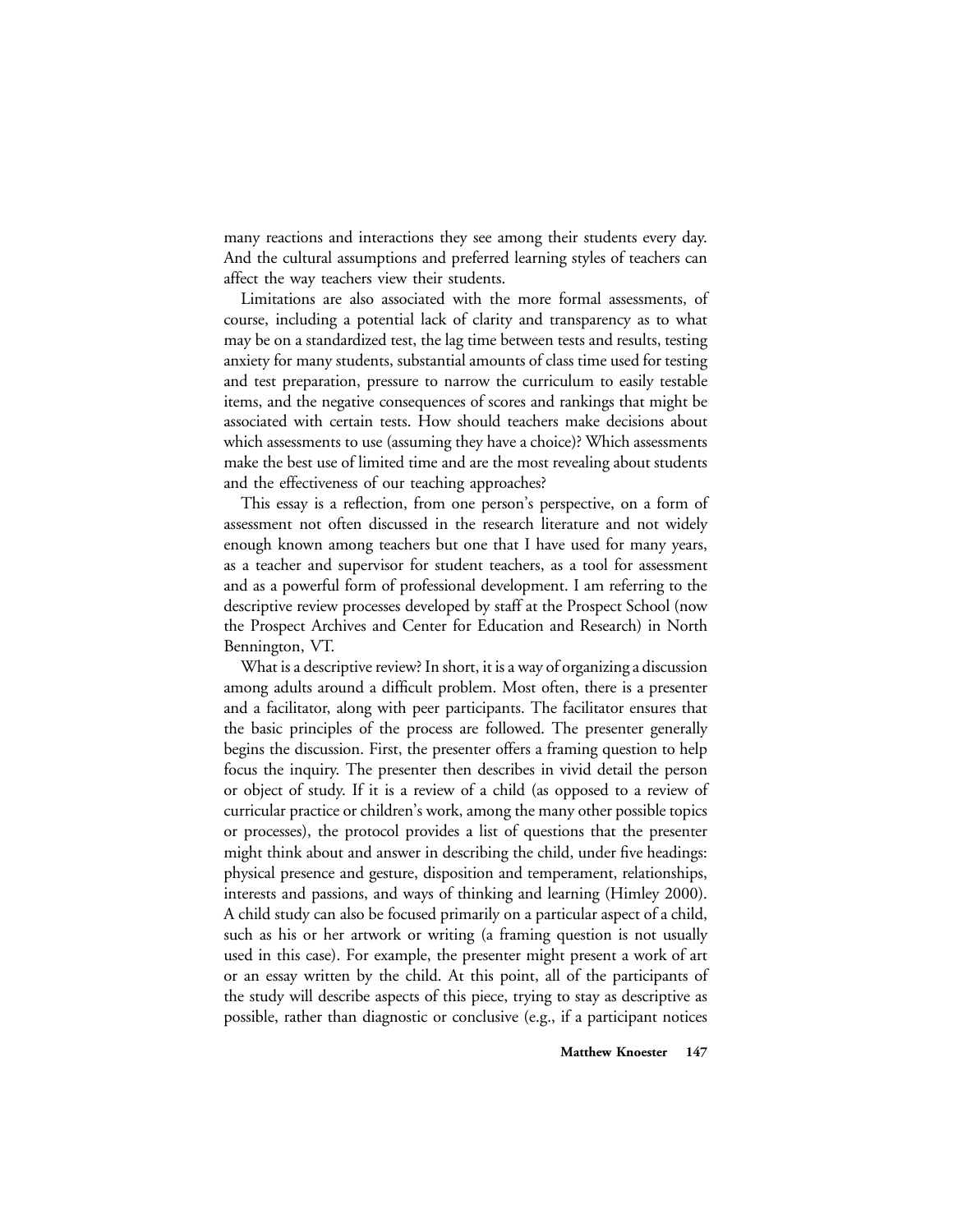a shape in a drawing that is round, they might say a "sun-like shape," rather than that assuming it is a sun). It is also critical that the presenter and participants focus on describing what is there and not what seems to be missing. The chair will then usually summarize the discussion thus far and restate the framing question. At this point, participants are invited to ask questions of the presenter. In my experience, questioning begins with clarifying questions, or questions with short answers, meant to fill in gaps of understanding but that are not critical of the practice of the presenter. Participants are then invited to ask probing questions, or questions that may offer suggestions to the presenter, sometimes beginning with the phrase, "Have you tried? . . ." or "Have you thought about? . . ." Finally, participants are asked to offer suggestions to the presenter, as the presenter listens. The presenter then is given a chance to respond to questions and suggestions. There is often time reserved at the end for participants and presenters to share how the process seemed to work for them, often asking the central question, "Were we respectful of the child and family?"

I have used this process, in one of its forms, in a variety of settings: first, as a teacher at the Mission Hill School in Boston, MA, where we used descriptive review processes during staff meetings to share and receive feedback on critical questions that we, as teachers, were facing. The questions often centered around concern for a particular student's progress, around an entire curricular unit we were planning to teach, or around the classroom setup that we had developed for the year. I later chose to use descriptive review again in professional development with student teachers, as they gained understanding about their students and planned to teach units for their "takeover" weeks.

As a way to organize a staff meeting, the protocol has many advantages. A descriptive review is often teacher led and draws on the expertise of the teachers who participate, using questions most relevant and "closest" to the teaching and learning of students. This means that the meetings are often focused on curriculum and instruction, as opposed to the school business or administrative tasks that are common to staff meetings in many schools. The protocol offers a way to utilize the immense knowledge that is present when a group of teachers comes together, to be shared with the presenter who has framed a question, as well as with the other participants who might learn from other teachers' insights about teaching techniques or how others may understand the child at the center (in the case of a descriptive review of the child). Without powerful protocols such as the Prospect Center's descriptive review I have found that discussions around teaching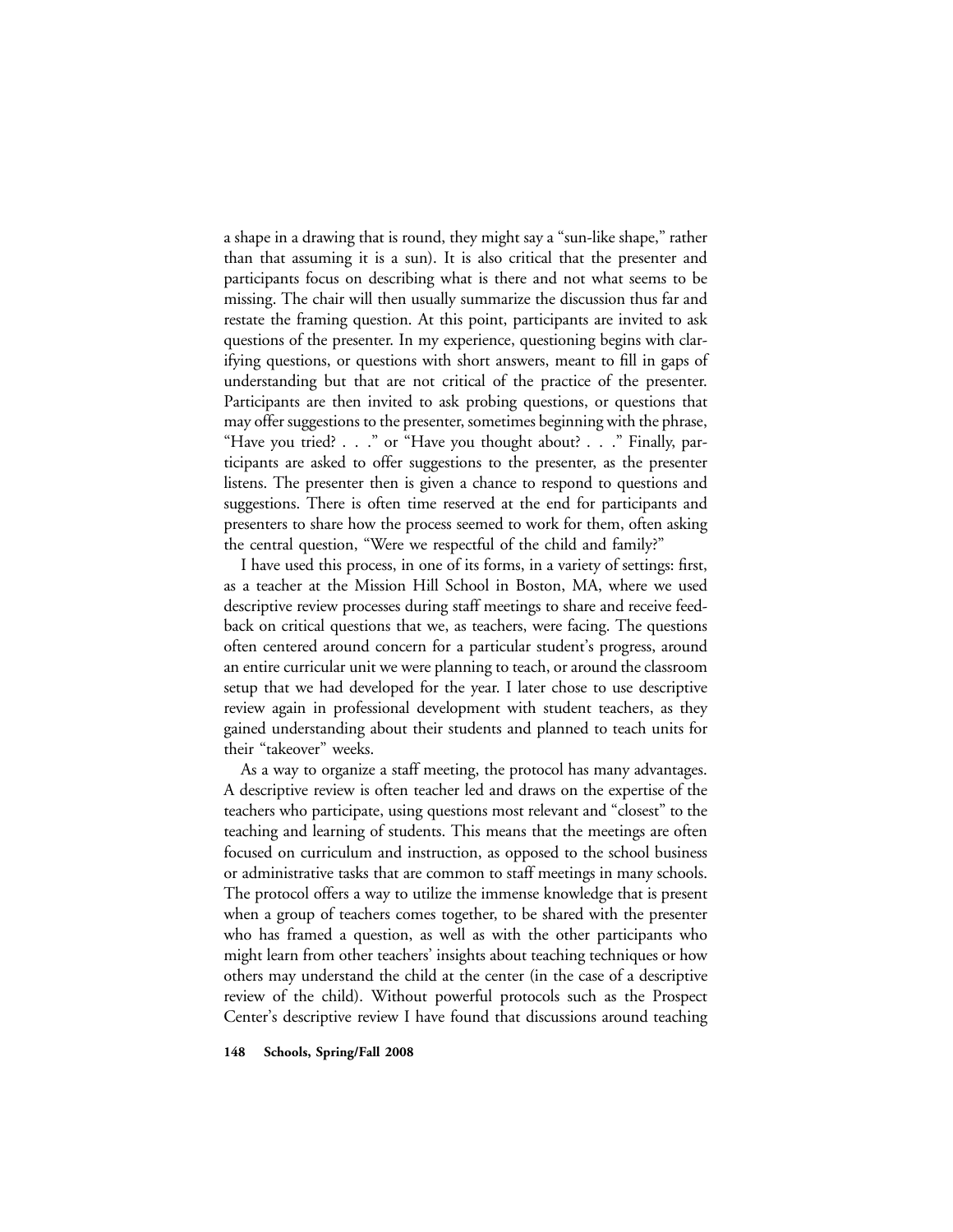and learning, as well as the assessment of particular students, can suffer from serious problems that make meaningful communication difficult. For example, in some instances colleagues can, perhaps unknowingly, dominate discussions and prevent others from sharing important knowledge. Without a protocol participants are sometimes less willing to patiently listen long enough and to offer feedback that is relevant and useful to the presenter, choosing instead to inject responses that are unnecessarily judgmental, for example, or based on a misunderstanding. Without a protocol, teachers can often talk too abstractly about students, or teaching and learning, failing to tie the discussion to particular situations or clearly describing how problems are related to various factors at work in the classroom. Without a protocol, presenters can sometimes find it hard to hear critical feedback, perhaps interpreting recommendations as harsh or judgmental, rather than humble suggestions tied to deep respect for the presenter's thoughtfulness about his or her practice.

The descriptive review protocol wisely begins with an allotted time for the presenter to offer a full description of the child or curriculum at the center of the investigation. However, just as important is the time following the presentation, when participants ask clarifying questions. This essential time allows the group to better understand the "full picture" and any important factors that may be related to the question but to clarify these issues before participants offer probing questions, critical feedback, or suggestions. I have been impressed by how teachers and student teachers, when presenting a child study or curriculum study, have been more open to critique and criticism than in most any circumstance with colleagues, and yet there is a feeling of safety and mutual trust provided by the rules of the process and the knowledge that participants are in good faith trying to understand a difficult issue with the presenter.

The Prospect Center processes are also useful and are more widely associated with the powerful and respectful way they allow teachers to assess children, not as students with "deficits" of understanding but as full human beings making sense of the world. Perhaps the greatest contribution the protocol offers in this regard is the sensitive and specific questions they offer presenters when preparing their framing question and presentation. The presenter is asked to describe the child, how she or he presents herself in various contexts, her connections with adults and others, and specific abiding interests and successes, to name a few. The describing must be specific and personal enough to cut through stereotypes and easy characterizations. As much of the child is "brought into view" as possible. Other

**Matthew Knoester 149**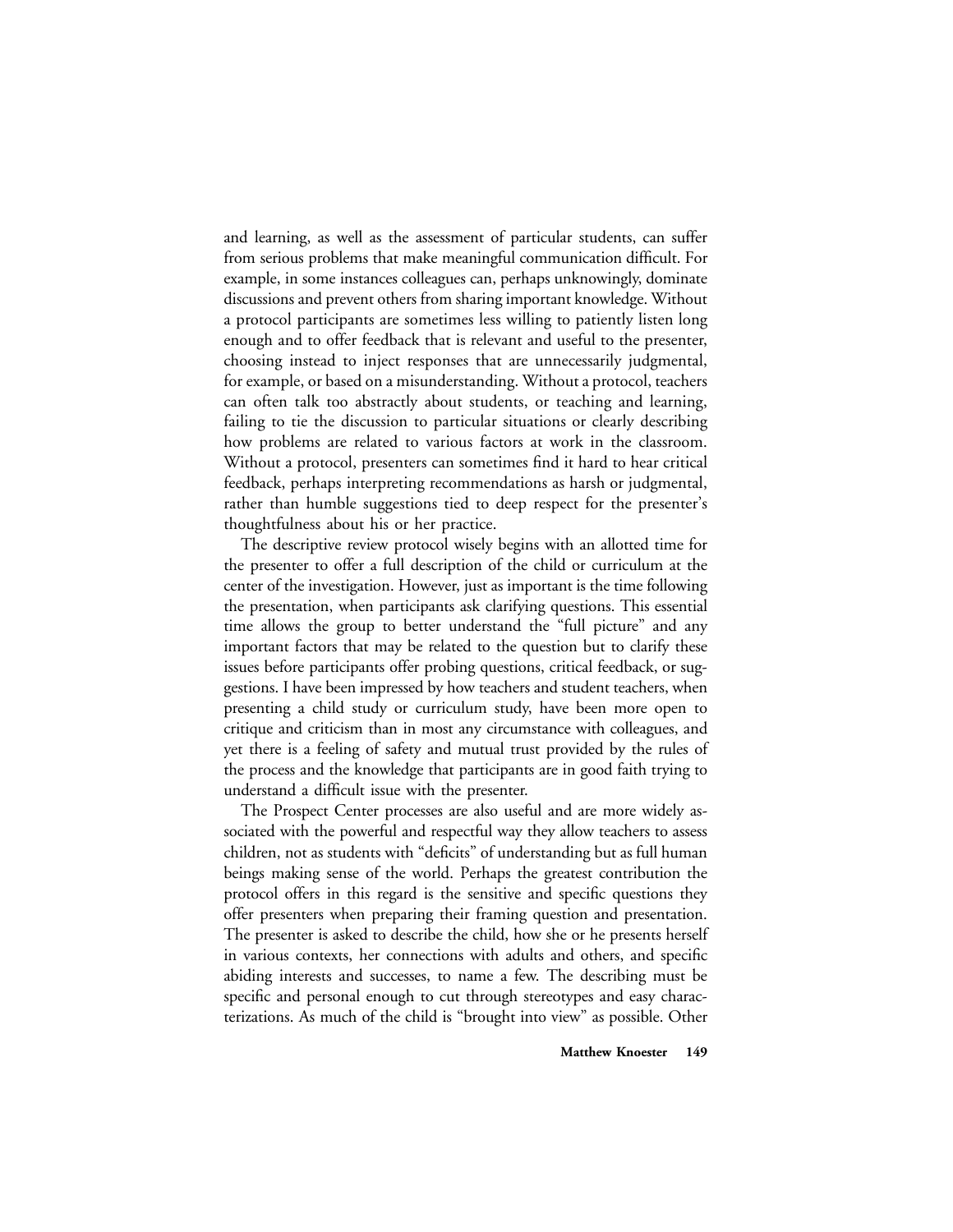participants in the child study are asked to reflect on the child if they know her or him, perhaps in a different setting from the presenter, and samples of student work are brought and described by participants. Description is the bottom line. Patricia Carini, a founder of the Prospect Center and Archives, and developer of the descriptive review, writes of the importance of description:

Describing I pause, and pausing, attend. Describing requires that I stand back and consider. Describing requires that I not rush to judgment or conclude before I have looked. Describing makes room for something to be fully present. Describing is slow, particular work. I have to set aside familiar categories for classifying and generalizing. I have to stay with the subject of my attention. I have to give it time to speak, to show itself. . . . To describe teaches me that the subject of my attention always exceeds what I can see. . . . I learn that when I see a lot, I am still seeing only a little and partially. I learn that when others join in, the description is always fuller than what I saw alone. (Carini 2001, 163)

With these words I am immediately brought back to the work of John Dewey, who once wrote,

The child is the starting point, the center, and the end. His development, his growth, is the ideal. It alone furnishes the standard. To the growth of the child all studies are subservient; they are instruments valued as they serve the needs of growth. . . . Learning is active. It involves reaching out of the mind. It involves organic assimilation starting from within. It is he and not the subject-matter which determines both quality and quantity of learning. (Dewey 1956, 9)

It is this profound respect, the child-centered humility, that allows the descriptive review of the child to reveal to the presenter, often the child's teacher, and to others, the child in a way that perhaps could not have happened in the bustle of leading a classroom with many children. Stepping out and reflecting with the help of colleagues and a powerful protocol can focus reflection to a startling degree.

I once spent a week at the Prospect Center in North Bennington, VT, along with a colleague of mine from Mission Hill School. There we joined one of the workshops led by experienced teachers and facilitators of descriptive review. Among other activities, our workshop group participated in a four-day descriptive review of a single child. It was then that I truly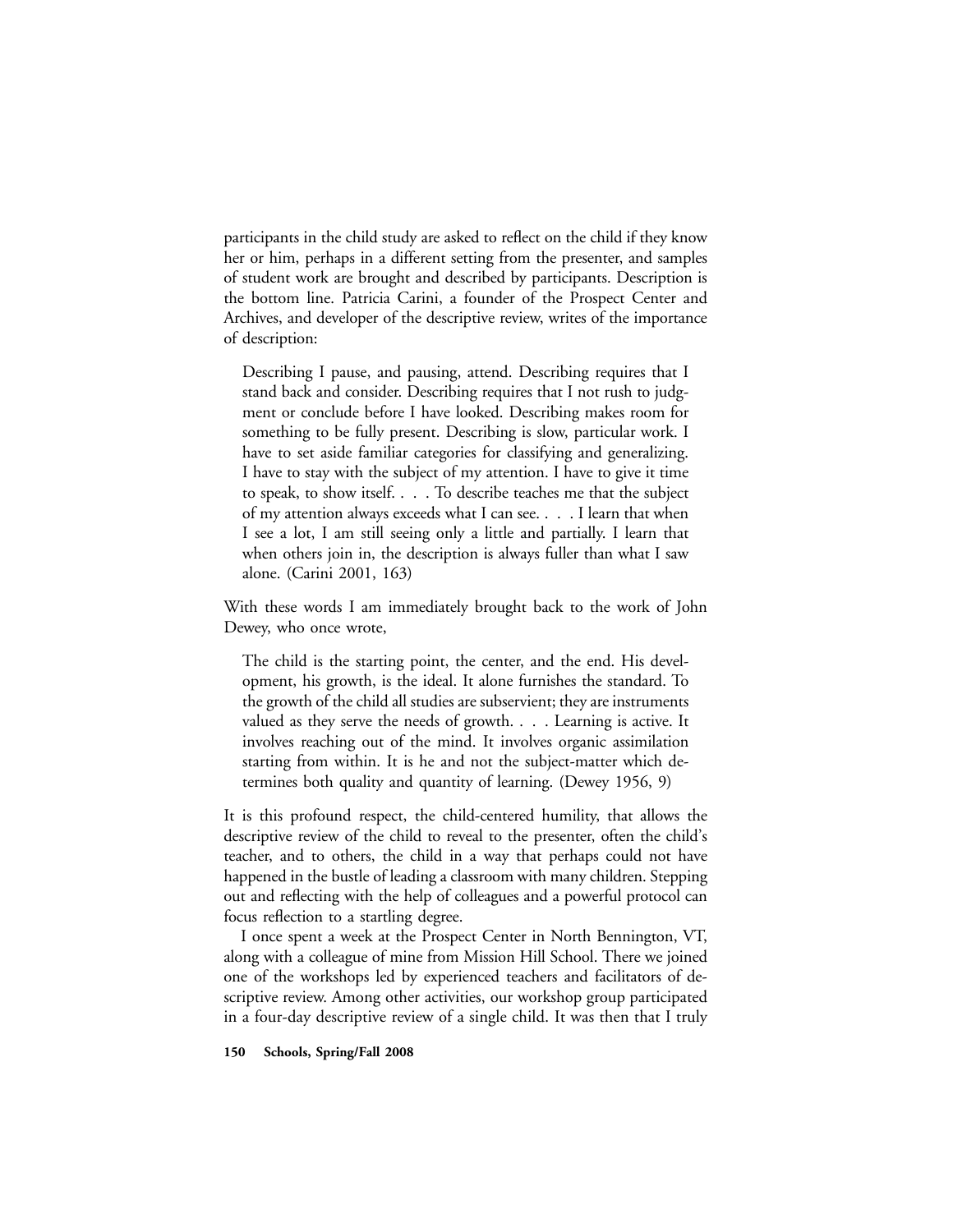understood the words Carini wrote, "I learn that when I see a lot, I am still seeing only a little and partially." Never could I have imagined how deeply and richly I might know the complexity of a student—even one I would never know personally—through the use of a protocol and along with a group of fellow teachers.

The Prospect Center and Archives was once a school. Although the school has closed, the archives remain; they are the collected student works and narrative descriptions by former teachers of the Prospect School. During the workshop, and weeklong descriptive review, the facilitator presented to our group a former Prospect School student's artwork, poetry, essays, and mathematical problem solving, along with the narrative observations of this student by teachers, each from various times during the student's matriculation. By looking closely and jointly describing this rich material, marking years of growth, I developed a new appreciation for the integrity and deep, yet limited, knowledge teachers might acquire of students. This particular descriptive review involved the rare power of longitudinal study, something that is not always possible with the students with whom we work in our classrooms, and is perhaps more reminiscent of watching one's own child grow. Describing a person's work over the passing of time is a scarce opportunity to notice and appreciate patterns and interests but, perhaps even more striking, to notice the increasing number of questions that remained unanswered about her!

As a supervisor of student teachers, I have tried to bring some of that ability to notice, along with humility about the extent of our knowledge, to the young teachers with whom I work. When we conduct descriptive reviews of children in our reflective seminar, these undergraduates often express surprise at how much they thought they knew about their own students, but were perhaps wrong, or they noticed how they jumped to characterizations before they sat down and really took the time to describe what they saw of a particular student in various situations. A common framing question for our child studies are variations of "How can I make a better connection with this student?" After presenters have detailed what they know about the interests of students, what this child finds fascinating and frustrating, with whom they may work well, and when they tend to find trouble, student teachers return to seminar to report "updates" on how the child is doing in class and in various relationships. The careful descriptions seem to pay off enormously, as student teachers develop new appreciation for their students, and the suggestions they were given for more effective approaches often prove beneficial. Student teachers report that

**Matthew Knoester 151**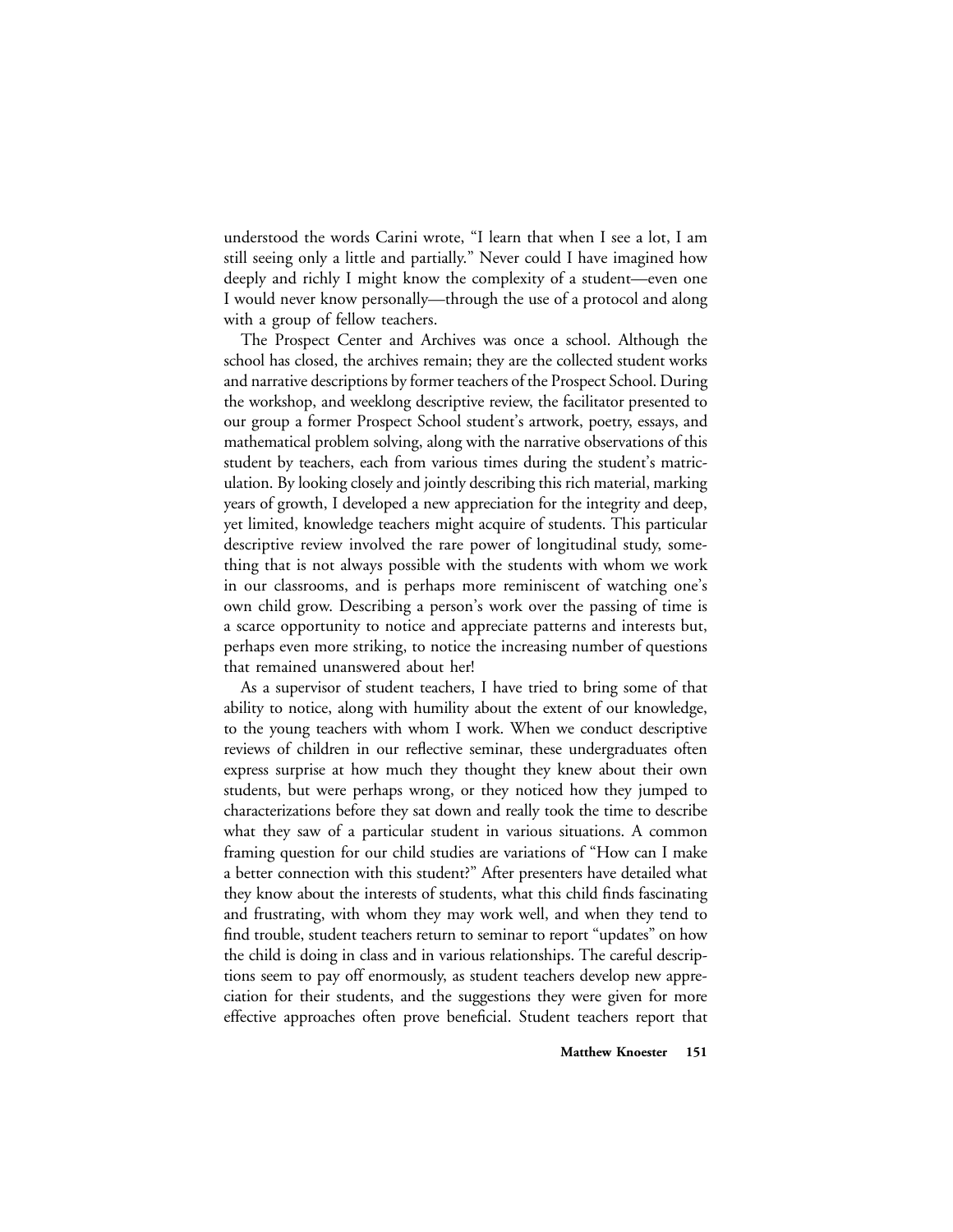they discipline particular students less if they have taken the time to prepare and conduct a descriptive review of that child, for example. and many of the ideas and resources for better assessment and teaching exist among our gathering of student teachers, a sometimes empowering discovery.

Like every one of the assessments we list on the chalkboard toward the beginning of the semester, the Prospect Center's descriptive review processes have limitations. For one, they are time consuming. As I mentioned above, it is possible for a descriptive review of one child to continue for many days while still providing important insights. A descriptive review that lasts less than 40 minutes is probably not long enough to be effective. That is a limitation. Teachers' time is short, and topics for exploration must be carefully chosen, as teachers are not always able to come together each time a colleague has a difficult question and could use wise participants. Someone may argue that it is not useful if only one child can be described; will it perhaps lead to favoritism? But it is surprising how much it is possible to notice the unique variations in other individuals by knowing well the characteristics of one person. I believe that is why conducting a descriptive review of one child over four days at the Prospect Center retreat was well worth the time. I will never meet this "child" (whom I later found out is actually older than I am), but I certainly took away a new appreciation for the possibility of "knowing" someone through observation and description alone. The effort it takes to reflect and describe an important topic is another limitation—but when are difficult questions answered without effort? This assessment tool provides a pathway to powerful learning. And another important limitation: the amount and quality of preparation the presenter conducts before the descriptive review can greatly affect the process, for better or for worse. It is important that the presenter follow the guidelines, including answering the specific questions, avoiding easy conclusions or diagnoses. The protocol questions can be found described in Himley (2000), for example, among other publications.

A common exercise, often carried out just before a larger descriptive review takes place, is the practice of describing associations with a chosen word. Taking approximately 15 minutes before a longer descriptive review to ask participants to "reflect on a word" and then share those reflections can lead to surprising discoveries. The purpose of such an exercise is twofold. First, the presenter can help focus the discussion for the longer descriptive review by carefully choosing a word that might be relevant to the topic. For example, I have participated in group reflections on the words "curriculum," "achievement," and "class community." The brainstorming and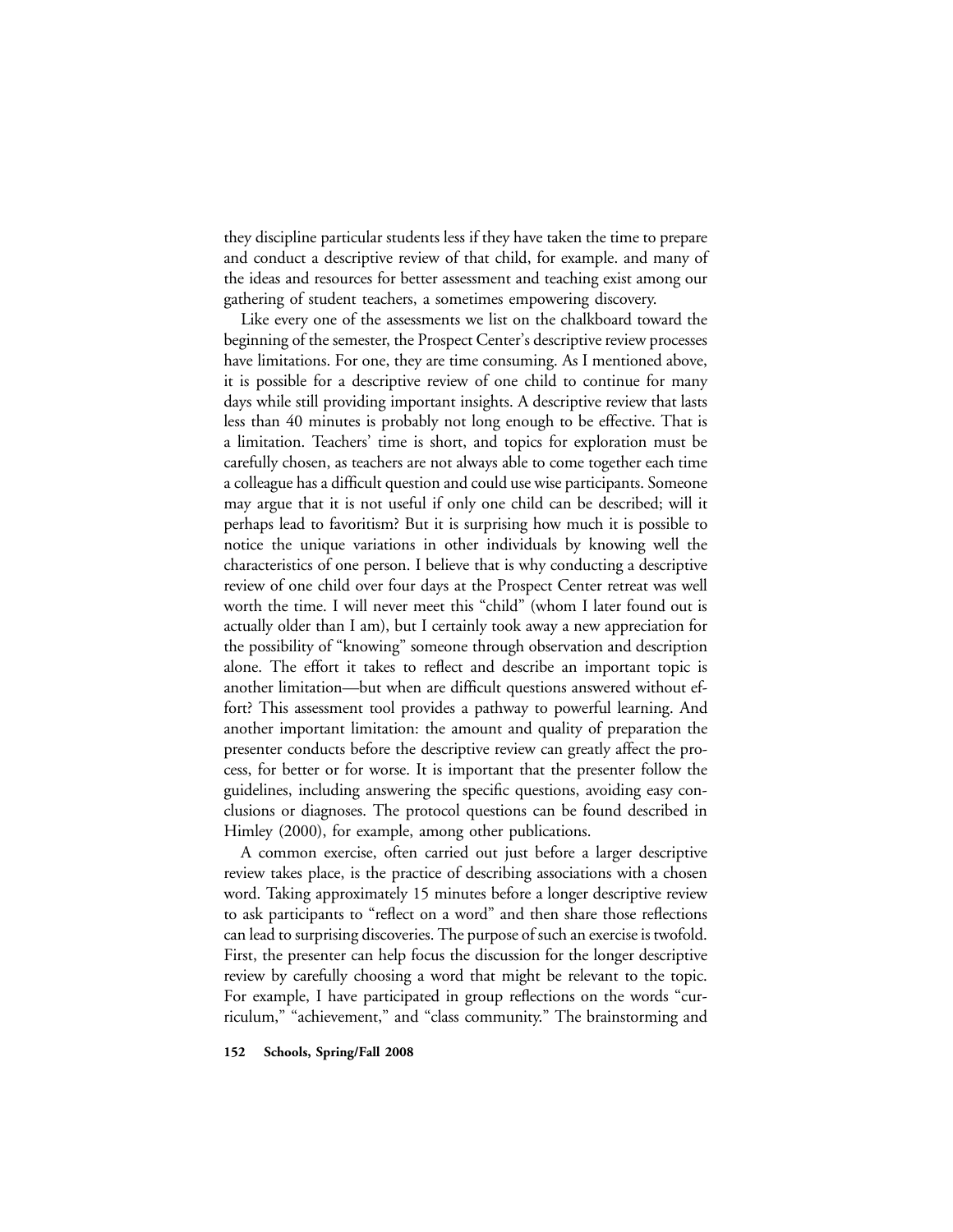sharing of associations with these words in a group has, in my experience, profoundly "troubled" that word or term. It becomes clear that no two people see even one word the same way. Describing associations with words can be an exercise in synonyms, yet it can also be a rich exchange about specific approaches or strategies in operationalizing the word in focus. When it is apparent that the group of participants is coming to the word differently, with disparate assumptions and associations, it helps to set the stage for a longer descriptive review, which likely focuses on a topic much more complex than a word or term.

At the university where I am employed, the University of Wisconsin– Madison, a major emphasis is placed on the importance of multicultural education in our teacher education programs. Indeed, the education faculty at Wisconsin includes some of the luminaries of multicultural research and analysis. The students who attend the teacher education programs hear and read about many culturally sensitive approaches to teaching in the diverse school settings where they are likely to be hired. Yet, when I first encounter the student teachers with whom I work, most often white and female students from smaller towns in Wisconsin, many are confused, and sometimes frustrated, by what they hear as "rhetoric" about multicultural education, rather than specific techniques. These student teachers find it hard to notice when particular curricular or teaching approaches are "culturally relevant" for students, for example, or whether their assessments of students are culturally biased.

It is often these students who find descriptive review, especially when used for a review of the child and focused on a student in their class, most helpful. This protocol allows, or requires, teachers to look very closely at the specific pieces of evidence they might encounter to better understand a child in their class. And, like the reflection on a word, the child study protocol allows the group of gathered teachers to "trouble" those pieces of evidence. If a student appears "fidgety and anxious," for example, might that be read by the gathered teachers differently than by the presenter? The protocol allows this question to be raised and often forces teachers, both the presenter and participants, to rethink initial assumptions about the behavior of children. The presenter may believe a child is fidgety because he or she chooses to be disobedient, while perhaps another participant reads this as signaling a greater need not being met. Each participant may see different challenges and opportunities to better connect with the student in focus if the presenter describes a child free of judgment, keeping to the protocol.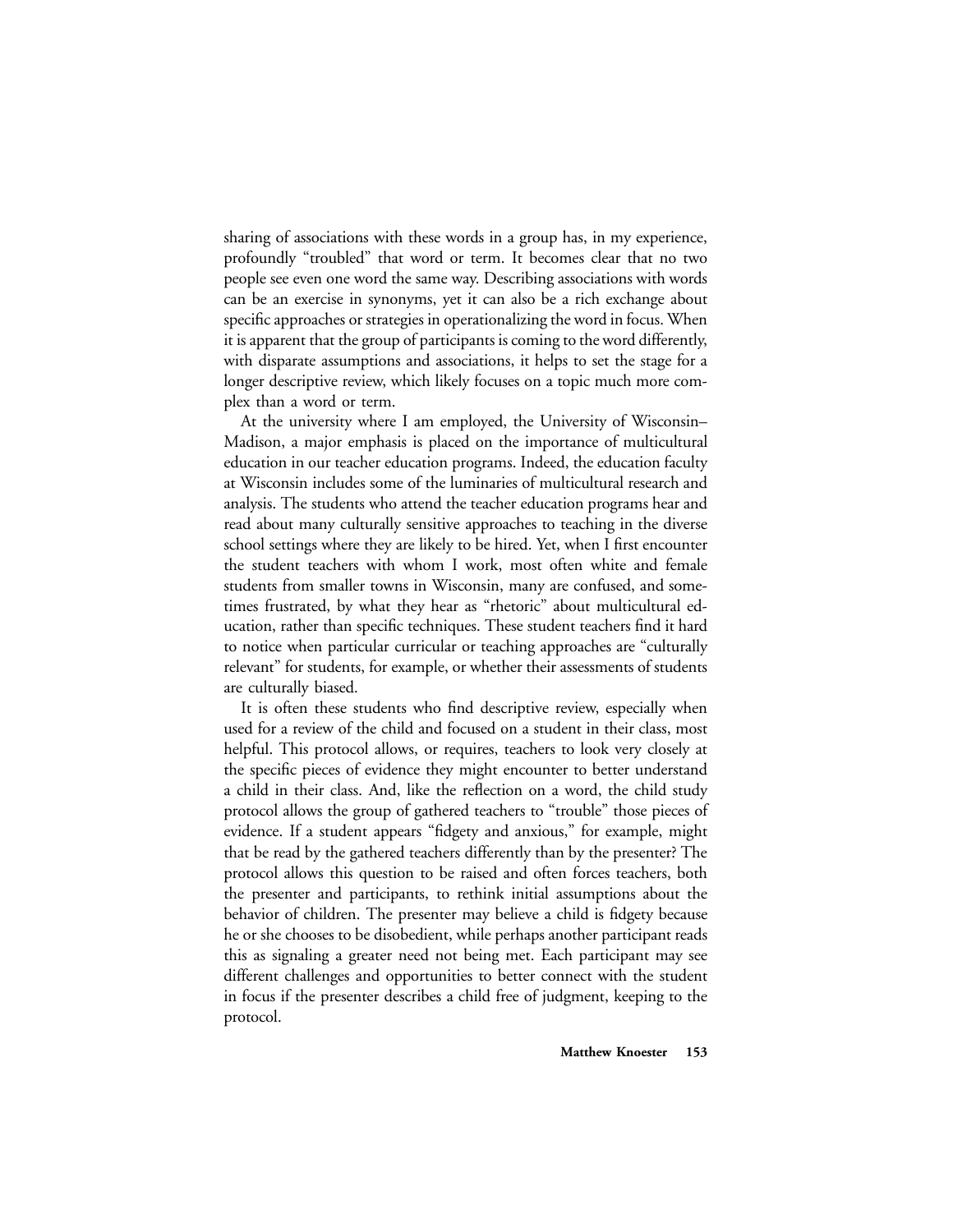There is no doubt that culture, and cultural differences, are often in focus during many descriptive reviews. Children and adults are never solitary individuals, immune to the social and cultural forces around them. Gaining understanding of the cultural norms and assumptions we bring as teachers, as well as those brought by each of the students in our classes, is an often difficult task but is essential to providing a learning space that is welcoming and caring and sets up all students for academic and social success. Yet, discussions about these topics, even among colleagues who have known and worked with each other for many years, can be sensitive and at times distressing. On more than one occasion I have been part of tense staff meetings where it is clear that cultural sensibilities have been offended. And in more meetings than I can count, important discussions about race and culture were never had since colleagues were perhaps wary of raising such sensitive topics, even when such topics were critical to solving problems related to teaching and learning. I am not one who believes that sensitive topics should be raised simply to break a taboo. Rather, sensitive topics are often sensitive for a reason and should be raised with sensitivity. A protocol, such as that offered by the descriptive review, is a tool that can create a space for discussion around such issues. When using descriptive review for a child study, pieces of evidence raised in the descriptions and questions can be interrogated for cultural biases or coding. It is in the specificity of life that culture emerges and in the intricacies of description that critical issues can be raised free of harmful stereotypes that may further muddy the waters. However, this topic raises another potential limitation of this protocol. The descriptive review benefits from a diverse group of participants. I have not raised the issue of the number of participants necessary for a descriptive review to take place effectively. In fact, there are no set rules about this. As was mentioned, the time of teachers is limited, and availability can be difficult. For this reason, I have taken part in reviews composed of just three people and others that have included more than 15 people. The enormous benefit of conducting a descriptive review with a large number of people is that a wide diversity of points of view is almost guaranteed. Those items not noticed in the review with three people may be brought to light in a larger group.

In this critical review I have raised many of the limitations I see in the use of descriptive review as a form of assessment or as a tool for professional development. It takes time and effort. The description at the center of the protocol is aimed at deeper understanding and not necessarily breadth of knowledge about more than one person or narrow topic at a time—the